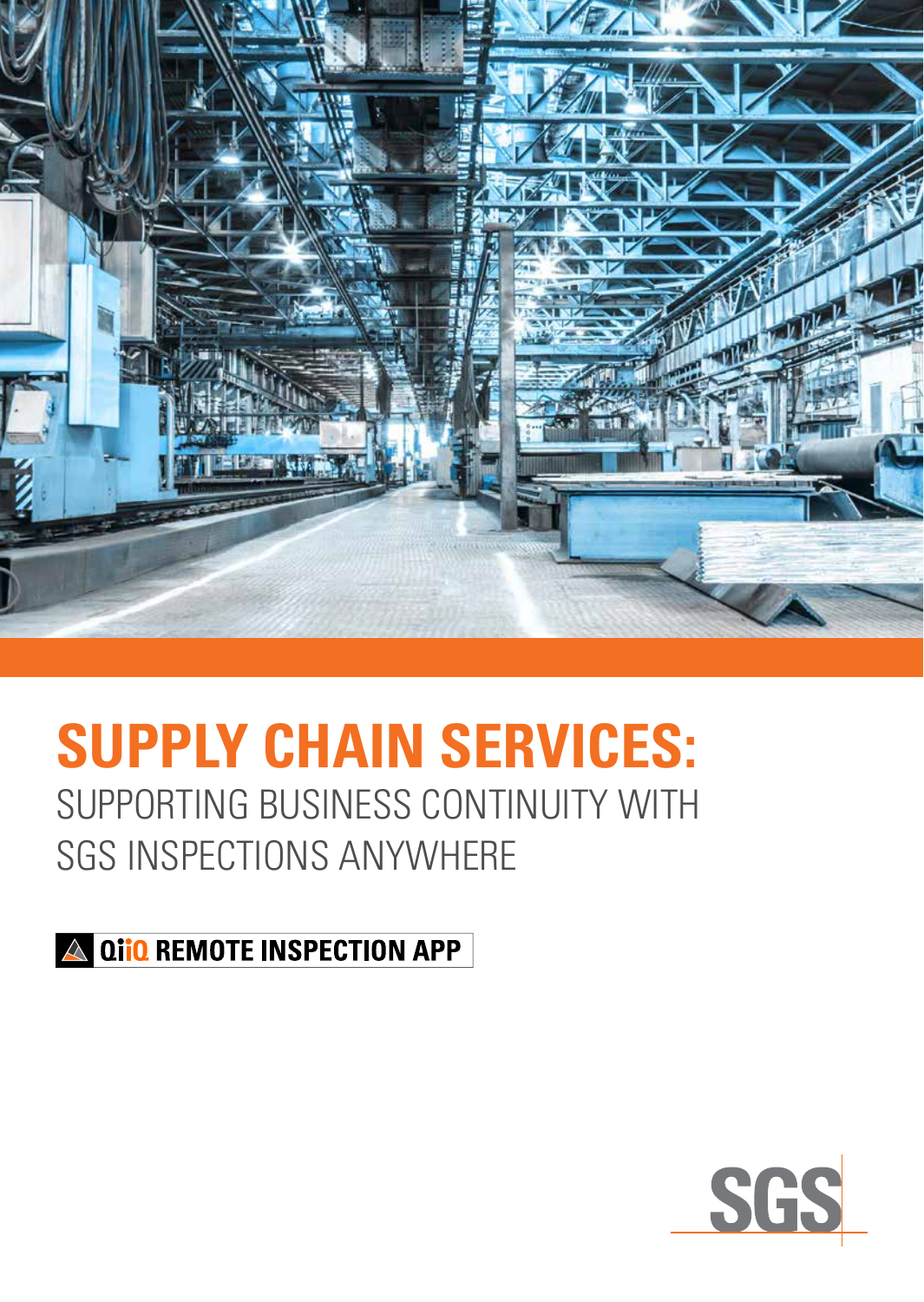### **QIIQ FUNCTIONALITIES**



SGS QiiQ is the next generation of inspection tools which combines innovation and cutting-edge technology to provide customers with direct access to SGS inspectors.

- $\checkmark$  Test on equipment during manufacture
- $\checkmark$  Welding and coating inspection during construction
- $\checkmark$  Corrosion assessment on a pipeline during operation

## **THE BENEFITS OF QIIQ:**



### **QIIQ APPLICATIONS:**

Global manufacturing and general economic activity has slowed down but has not completely stopped. Numerous sites are still functional, on all continents. However, travel and access restrictions are preventing QA/QC activities to take place smoothly. SGS' network of affiliates and ubiquitous presence make us the partner of choice to provide professional and compliant QA/QC inspections globally.

the state of the state of the state of the state of the state of the state of the state of the state of the state of

**SECURITY & DATA FIDELITY – User-ID and password** protected, SIP-TLS encryption, AES 128 media encryption.

When local regulations allow, SGS will send an experienced professional to conduct the required inspection so that your supply chain is not interrupted. In case strict travel restrictions apply, SGS has the long established technological means for our inspectors to conduct remote inspection – they will guide the supplier's representative through the inspection points and record information along the way using QIIQ, our remote inspection app.





in even the most extreme low bandwidth – cellular, wireless or satellite.



**HIGH QUALITY AUDIO/VIDEO –** Clear audio and high-quality video in even the most challenging f ield environments.



**TELESTRATION –** Quickly identify areas for further analysis by drawing over live or recorded video and images.



**REMOTE AND TRANSFERABLE CONTROLS –** Remotely control the field camera to get the right visuals and reduce training.



# **ENSURING QA REQUIREMENTS WHILE AVOIDING DISRUPTION**

**ENSURE BUSINESS CONTINUITY**

- SGS ubiquitous presence means we can inspect where clients cannot
- SGS QiiQ remote inspection enables SGS inspections to proceed even though travel is severely restricted



#### **MITIGATE SUPPLY CHAIN DISRUPTION**

• Continuation of SGS inspections means that manufacturing and supply can proceed undisrupted



#### **COMPLY WITH STRICT HEALTH AND SAFETY REQUIREMENTS**

- SGS QiiQ inspections are carried out in strict observance of mandatory social distancing
- Inspectors are not in harm's way on manufacturers' sites



#### **BENEFIT FROM SGS YEARS OF EXPERIENCE AND THOUSANDS OF REMOTE INSPECTIONS CARRIED OUT**

• Since 2017, more than 18'000 hours of inspection carried out with remotely with QiiQ (or more than 200'000 individual SGS – suppliers interactions)







**CONNECTING PEOPLE, SKILLS AND TECHNOLOGY, USING ANY DEVICE. ANYWHERE.**